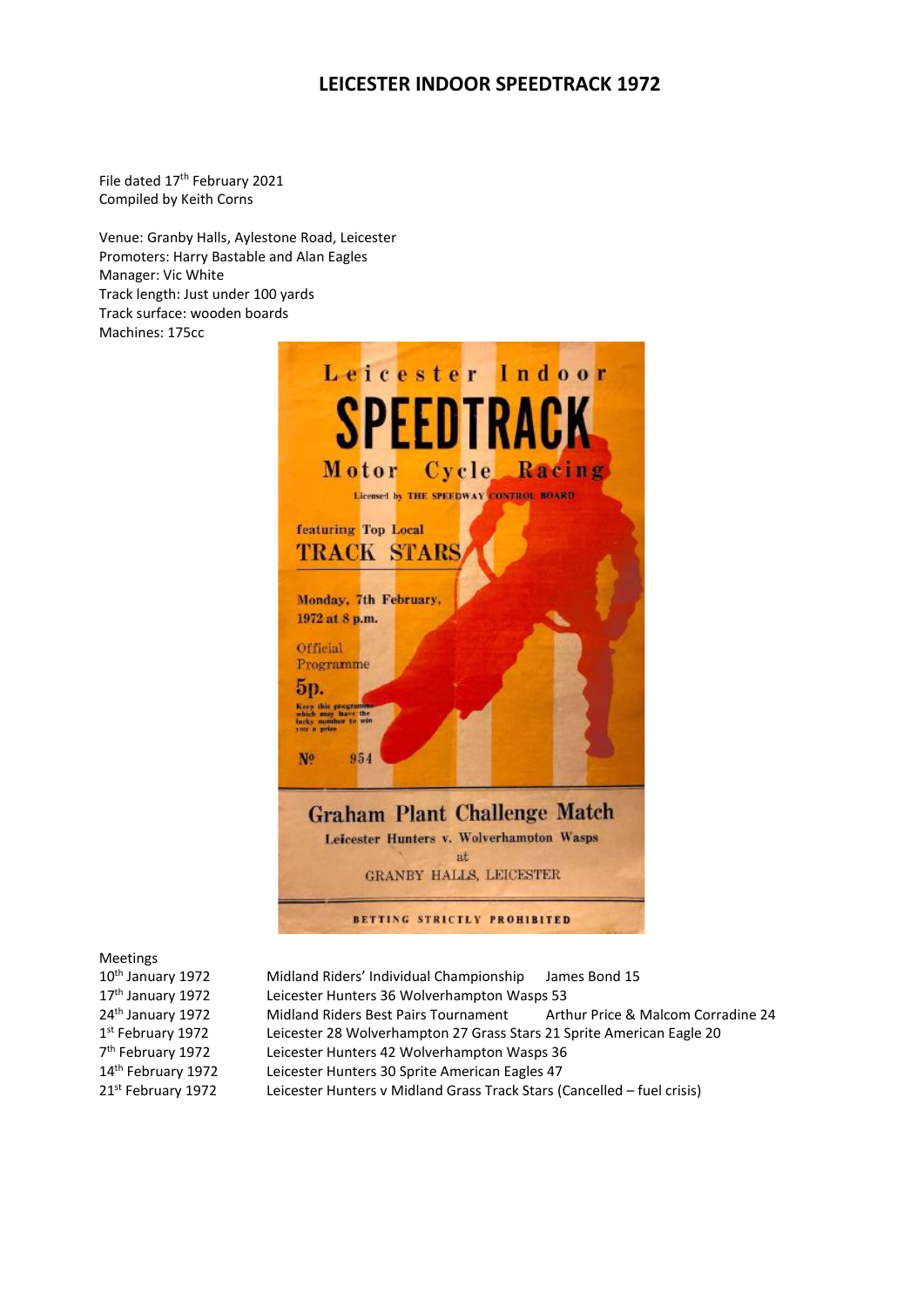### **Monday, 10 th January 1972 Midland Riders' Individual Championship**

| <b>Roger Mills</b>                                      | 0                       | 1              |                | 00             | 2              | 3              |                    |
|---------------------------------------------------------|-------------------------|----------------|----------------|----------------|----------------|----------------|--------------------|
| <b>Tony Darby</b>                                       | 2                       | $\overline{2}$ | $\mathbf{1}$   | $\overline{2}$ | 0              | 7              |                    |
| <b>Arthur Price</b>                                     | $\mathbf 1$             | $\overline{2}$ | $\mathbf{1}$   | $\overline{2}$ | $\overline{2}$ | 8              |                    |
| Graham Plant                                            | 3                       | 3              | 0              | 0              | 3              | 9              |                    |
| Geoff Bouchard                                          | $\mathbf{1}$            | 0              | 0              | 0              | $\overline{2}$ | 3              |                    |
| Arthur Browning                                         | $\overline{\mathbf{c}}$ | 3              | 3              | 3              | 0              | 11             | (2 <sup>nd</sup> ) |
| Alan Harvey                                             | 3                       | 0              | 0              | 2              | $\mathbf{1}$   | 6              |                    |
| Joe Hughes                                              | 0                       | $\mathbf{1}$   | $\overline{2}$ | $\mathbf{1}$   | 3              | 7              |                    |
| Andy Hunt                                               | $\mathbf{1}$            | $\overline{2}$ | 3              | $\overline{2}$ | 3              | 11             |                    |
| <b>Steve Bass</b>                                       | 0                       | $\mathbf{1}$   | 0              | $\mathbf{1}$   | $\mathbf{1}$   | 3              |                    |
| Rob Homer                                               | 3                       | 3              | $\mathbf{1}$   | 0              | $\mathbf{1}$   | 8              |                    |
| George Major                                            | $\overline{2}$          | 0              | 3              | 3              | $\mathbf 1$    | 9              |                    |
| James Bond                                              | 3                       | 3              | 3              | 3              | 3              | 15             | (1 <sup>st</sup> ) |
| <b>Bruce Forrester</b>                                  | $\mathbf{1}$            | 0              | 0              | $\mathbf{1}$   | 0              | $\overline{2}$ |                    |
| John Nock                                               | 0                       | $\mathbf{1}$   | $\overline{2}$ | 0              | 0              | 3              |                    |
| Chris Harrison                                          | $\overline{2}$          | $\overline{2}$ | $\overline{2}$ | 3              | $\overline{2}$ | 11             | (3 <sup>rd</sup> ) |
| Ht 1: Plant, Darby, Price, Mills                        |                         |                |                |                |                |                | 46.8               |
| Ht 2: Harvey, Browning, Bouchard, Hughes (f)            |                         |                |                |                |                |                | 49.0               |
| Ht 3: Homer, Major, Hunt, Bass                          |                         |                |                |                |                |                | 48.8               |
| Ht 4: Bond, Harrison, Forrester, Knock                  |                         |                |                |                |                |                | 47.2               |
| Ht 5: Bond, Hunt, Mills, Bouchard (f)                   |                         |                |                |                |                |                | 48.4               |
| Ht 6: Browning, Darby, Bass, Forrester (f)              |                         |                |                |                |                |                | 48.2               |
| Ht 7: Homer, Price, Knock, Harvey (f)                   |                         |                |                |                |                |                | 46.6               |
| Ht 8: Plant, Harrison, Hughes, Major (f)                |                         |                |                |                |                |                | 48.4               |
| Ht 9: Browning, Harrison, Homer, Mills                  |                         |                |                |                |                |                | 44.8 (record)      |
| Ht 10: Major, Knock, Darby, Bouchard                    |                         |                |                |                |                |                | 46.0               |
| Ht 11: Hunt, Hughes, Price, Forrester                   |                         |                |                |                |                |                | 46.6               |
| Ht 12: Bond, Plant (f), Bass (f), Harvey (f)            |                         |                |                |                |                |                | 47.0               |
| Ht 13: Major, Harvey, Forrester, Mills                  |                         |                |                |                |                |                | 46.0               |
| Ht 14: Bond, Darby, Hughes, Homer (f)                   |                         |                |                |                |                |                | 47.2               |
| Ht 15: Harrison, Price, Bass, Bouchard                  |                         |                |                |                |                |                | 47.0               |
| Ht 16: Browning, Hunt, Plant (f), Knock (f)             |                         |                |                |                |                |                | 45.8               |
| Ht 17: Hughes, Mills, Bass, Knock                       |                         |                |                |                |                |                | 47.4               |
| Ht 18: Hunt, Harrison, Harvey, Darby                    |                         |                |                |                |                |                | 47.2               |
| Ht 19: Bond, Price, Major, Browning                     |                         |                |                |                |                |                | 45.4               |
| Ht 20: Plant, Bouchard, Homer, Forrester                |                         |                |                |                |                |                | 46.2               |
| 2 <sup>nd</sup> place run-off: Browning, Harrison, Hunt |                         |                |                |                |                |                | 45.6               |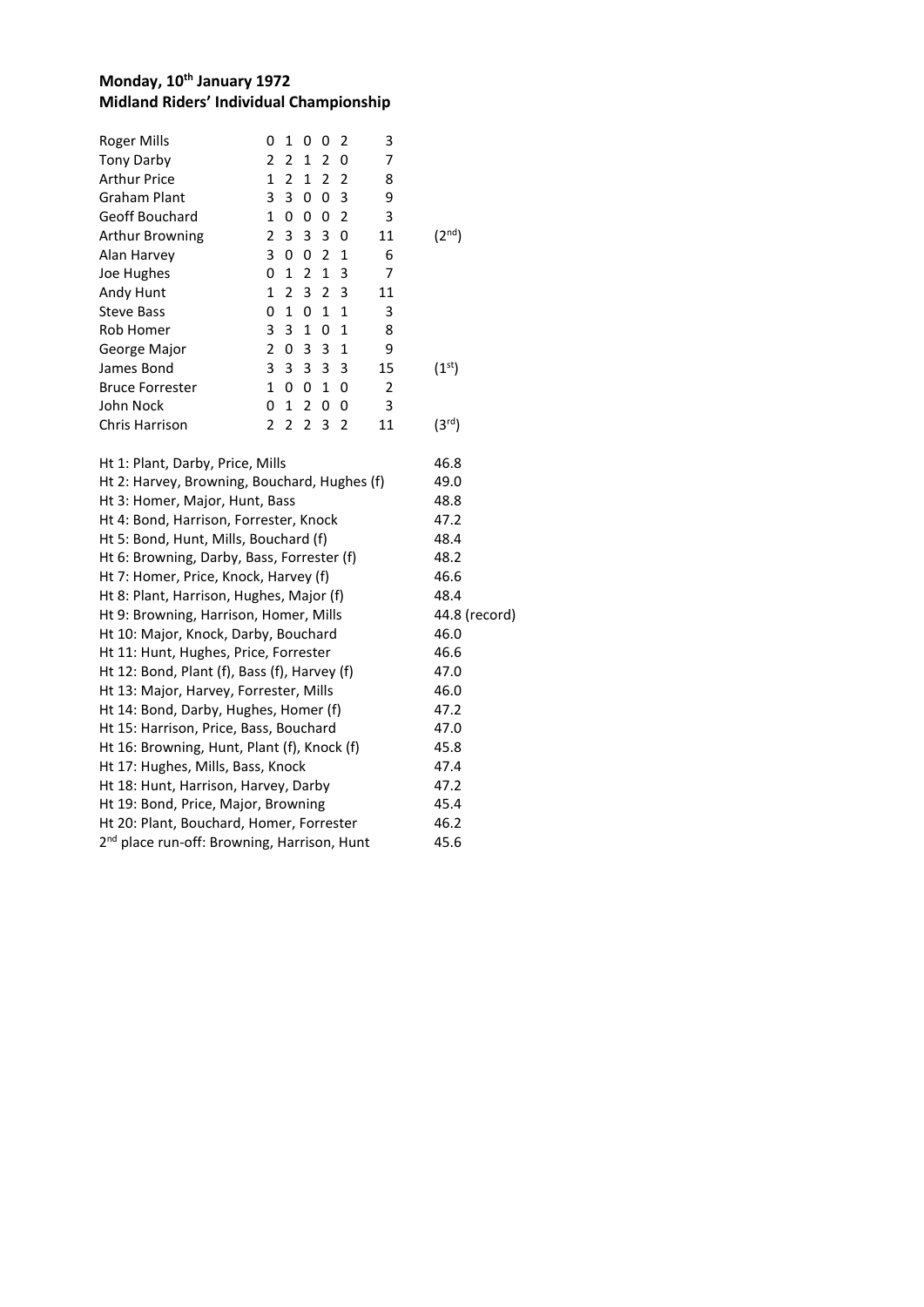### **Monday, 17 th January 1972 Leicester Hunters 36 Wolverhampton Wasps 53**

#### **Leicester**

| Graham Plant           | 1              | ŋ             | 0            | 0            |                |   | 1  |   |
|------------------------|----------------|---------------|--------------|--------------|----------------|---|----|---|
| Joe Hughes             | 0              | 2             | 3            | 1            |                |   | 6  |   |
| <b>Bruce Forrester</b> | 1              | 0             | 0            | 3            | $\overline{1}$ |   | 5  |   |
| Roger Mills            | 0              | $\mathcal{P}$ | $2^{\prime}$ | 0            |                |   | 4  | 1 |
| Geoff Bouchard         | 1'             | 3             | 3            | 1            | 1              | ŋ | 9  | 1 |
| <b>Steve Bass</b>      | $\mathcal{P}$  | 0             | 3            | 3            |                |   | 8  |   |
| John Knock             | 0              |               |              |              |                |   | 0  |   |
| Peter Wrathall         | 1              | 2'            |              |              |                |   | 3  | 1 |
|                        |                |               |              |              |                |   |    |   |
|                        |                |               |              |              |                |   |    |   |
| Wolverhampton          |                |               |              |              |                |   |    |   |
| James Bond             |                | 2' 1' 2' 1'   |              |              |                |   | 6  | 3 |
| Arthur Price           | 3              |               | 2, 2, 2      |              |                |   | 9  | 1 |
| Arthur Browning        | 3              | 3             | $1'$ 0       |              |                |   | 7  | 1 |
| Alan Harvey            | $2^{\prime}$   | 1             | 0            | 2            |                |   | 5  | 1 |
| George Major           | 3              | 1             | 3            | 3            |                |   | 10 |   |
| Chris Harrison         | 0              | 3             | 0            | $2^{\prime}$ |                |   | 5  | 1 |
| Rob Homer              | $\mathcal{V}'$ | 1             | 3            |              |                |   | 6  | 1 |

| Ht 1: Price, Bond, Plant, Hughes                              | 48.4 | 1             | 5             |    | 5  |
|---------------------------------------------------------------|------|---------------|---------------|----|----|
| Ht 2: Browning, Harvey, Forrester (f rm), Mills (f rm)        | 48.0 | 1             | 5             | 2  | 10 |
| Ht 3: Major, Bass, Bouchard, Harrison                         | 48.8 | 3             | 3             | 5  | 13 |
| Ht 4: Cole, Homer, Wrathall, Knock (f)                        | 47.4 | 1             | 5             | 6  | 18 |
| Ht 5: Browning, Hughes, Harvey, Plant                         | 47.6 | $\mathcal{P}$ | 4             | 8  | 22 |
| Ht 6: Harrison, Mills, Major (f rmtd), Forrester (f exc) 47.8 |      | $\mathcal{P}$ | 4             | 10 | 26 |
| Ht 7: Bouchard, Price, Bond, Bass                             | 47.0 | 3             | 3             | 13 | 29 |
| Ht 8: Bouchard, Mills, Homer, Harrison (ef)                   | 48.0 | 5             | 1             | 18 | 30 |
| Ht 9: Major, Price, Bouchard, Plant                           | 47.4 | 1             | 5             | 19 | 35 |
| Ht 10: Hughes, Bond, Browning, Forrester (f)                  | 48.8 | 3             | 3             | 22 | 38 |
| Ht 11: Bass, Wrathall, Harvey (f), Cole (ret)                 | 49.8 | 5             | 0             | 27 | 38 |
| Ht 12: Major, Harrison, Hughes, Plant (f)                     | 47.4 | 1             | 5             | 28 | 43 |
| Ht 13: Forrester, Price, Bond, Mills (f)                      | 48.0 | 3             | 3             | 31 | 46 |
| Ht 14: Bass, Harvey, Bouchard (f rmtd), Browning (f)          | 49.0 | 4             | $\mathcal{P}$ | 35 | 48 |
| Ht 15: Homer, Cole, Forrester, Bouchard (f)                   | 47.4 |               | 5             | 36 | 53 |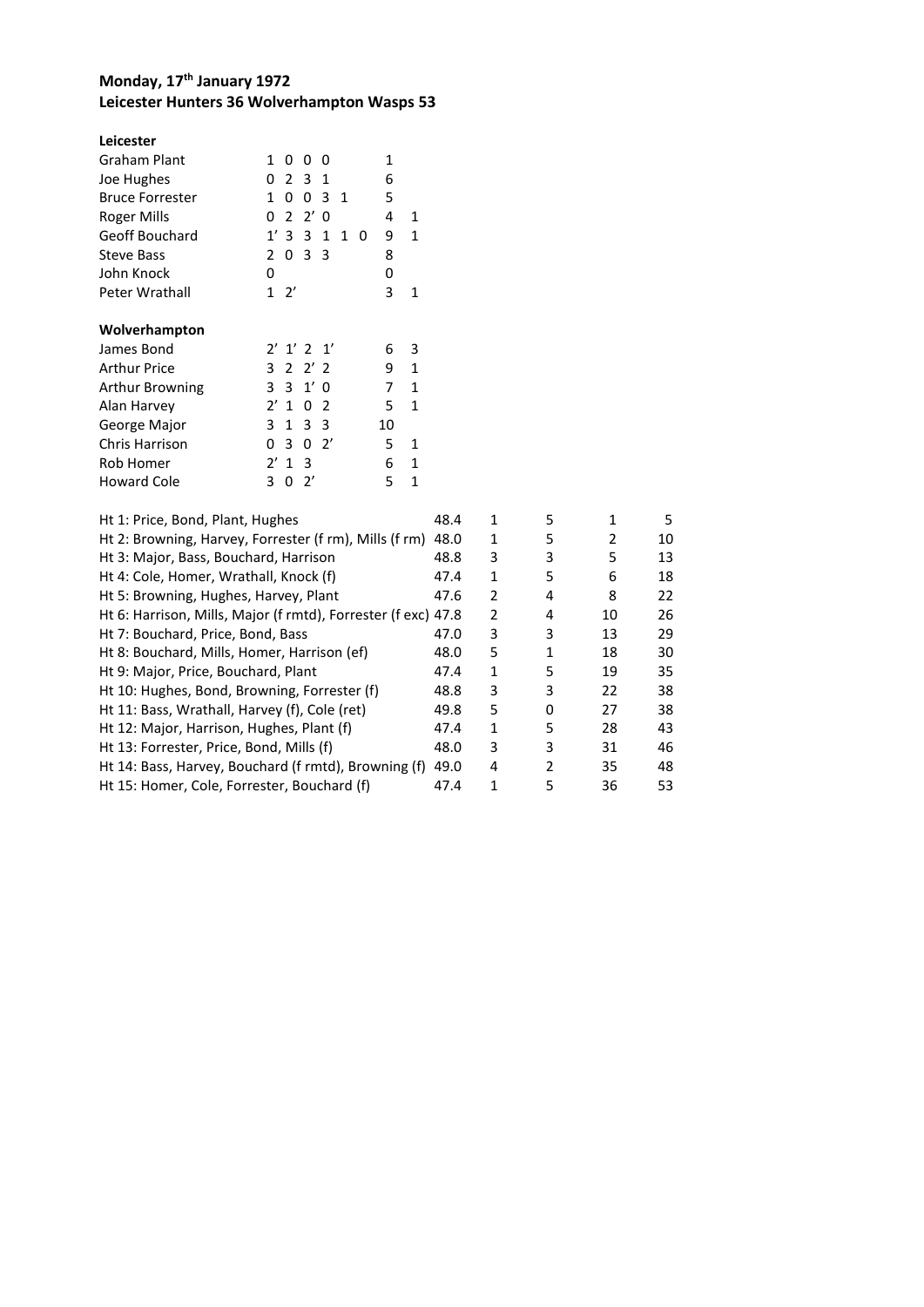### **Monday, 24th January 1972 Midland Riders Best Pairs Tournament**

| <b>Graham Plant</b>                                | 3            | 0      | 3              | 0              | 3            | 0  |       | 9    |                |    |                    |
|----------------------------------------------------|--------------|--------|----------------|----------------|--------------|----|-------|------|----------------|----|--------------------|
| Pete Taylor                                        | 1            | 1      | 0              | 2              | 0            | 1  |       | 5    |                |    |                    |
|                                                    |              |        |                |                |              |    | Total |      |                | 14 |                    |
| Roger Mills                                        | 0            | 2      | 1              | $\overline{2}$ | 2            | 2  |       | 9    |                |    |                    |
| <b>Steve Bass</b>                                  | 2            |        | $1'$ 0         | 0              | 0            | 0  |       | 3    | 1              |    |                    |
|                                                    |              |        |                |                |              |    | Total |      |                | 12 |                    |
| Geoff Bouchard                                     | 1            | 0      | $\overline{2}$ | 0              | 2            | 1  |       | 6    |                |    |                    |
| Joe Hughes                                         | 0            | 3      |                | $1'$ 1         | 1'3          |    |       | 9    | 2              |    |                    |
|                                                    |              |        |                |                |              |    | Total |      |                | 15 |                    |
| <b>Arthur Price</b>                                | 3            | 3      | 3              |                | $1'$ $2'$    | 1' |       | 13   | 2              |    |                    |
| <b>Malcolm Corradine</b>                           |              | $2'$ 0 | $2^{\prime}$   | $\overline{2}$ | 3            | 2  |       | 11   | $\overline{2}$ |    |                    |
|                                                    |              |        |                |                |              |    | Total |      |                | 24 | (1 <sup>st</sup> ) |
| Chris Harrison                                     | 1'           | 1      | 3              | 0              | 2            | 2  |       | 9    | 1              |    |                    |
| Phil Corin                                         | 2            | 2      | 0              | 3              | $\mathbf{1}$ | 0  |       | 8    |                |    |                    |
|                                                    |              |        |                |                |              |    | Total |      |                | 17 |                    |
| Arthur Browning                                    | 3            | 3      | 3              | 3              | 3            | 3  |       | 18   |                |    |                    |
| <b>Tony Darby</b>                                  | 0            | 0      | $\mathbf{1}$   | $2^{\prime}$   | 1            | 0  |       | 4    | $\mathbf 1$    |    |                    |
|                                                    |              |        |                |                |              |    | Total |      |                | 22 | $(2^{nd})$         |
| Rob Homer                                          | 3            | 2      | 2              | 3              | 3            | 1  |       | 14   |                |    |                    |
| Alan Harvey                                        | $2^{\prime}$ |        | $1'$ $1'$ $0$  |                | 0            | 3  |       | 7    | 3              |    |                    |
|                                                    |              |        |                |                |              |    | Total |      |                | 21 | (3 <sup>rd</sup> ) |
| Ht 1: Plant, Bass, Taylor, Mills                   |              |        |                |                |              |    |       | 51.2 |                |    |                    |
| Ht 2: Price, Corradine, Bouchard, Hughes           |              |        |                |                |              |    |       | 49.8 |                |    |                    |
| Ht 3: Browning, Corin, Harrison, Darby             |              |        |                |                |              |    |       | 50.2 |                |    |                    |
| Ht 4: Homer, Harvey, Taylor, Plant (f)             |              |        |                |                |              |    |       | 49.0 |                |    |                    |
| Ht 5: Hughes, Mills, Bass, Bouchard                |              |        |                |                |              |    |       | 50.0 |                |    |                    |
| Ht 6: Price, Corin, Harrison, Corradine            |              |        |                |                |              |    |       | 49.6 |                |    |                    |
| Ht 7: Browning, Homer, Harvey, Darby               |              |        |                |                |              |    |       | 48.0 |                |    |                    |
| Ht 8: Plant, Bouchard, Hughes, Taylor              |              |        |                |                |              |    |       | 49.8 |                |    |                    |
| Ht 9: Price, Corradine, Mills, Bass                |              |        |                |                |              |    |       | 49.0 |                |    |                    |
| Ht 10: Harrison, Homer, Harvey, Corin              |              |        |                |                |              |    |       | 49.2 |                |    |                    |
| Ht 11: Browning, Taylor, Darby, Plant              |              |        |                |                |              |    |       | 47.6 |                |    |                    |
| Ht 12: Corin, Mills, Harrison (exc), Bass (f excl) |              |        |                |                |              |    |       | 49.8 |                |    |                    |
| Ht 13: Browning, Darby, Hughes, Bouchard           |              |        |                |                |              |    |       | 48.4 |                |    |                    |
| Ht 14: Homer, Corradine, Price, Harvey             |              |        |                |                |              |    |       | 47.0 |                |    |                    |
| Ht 15: Plant, Harrison, Corin, Taylor              |              |        |                |                |              |    |       | 47.2 |                |    |                    |
| Ht 16: Browning, Mills, Darby, Bass                |              |        |                |                |              |    |       | 48.2 |                |    |                    |
| Ht 17: Homer, Bouchard, Hughes, Harvey             |              |        |                |                |              |    |       | 49.6 |                |    |                    |
| Ht 18: Corradine, Price, Taylor, Plant (f)         |              |        |                |                |              |    |       | 48.2 |                |    |                    |
| Ht 19: Harvey, Mills, Homer, Bass                  |              |        |                |                |              |    |       | 49.0 |                |    |                    |
| Ht 20: Hughes, Harrison, Bouchard, Corin           |              |        |                |                |              |    |       | 53.0 |                |    |                    |
| Ht 21: Browning, Corradine, Price, Darby (f)       |              |        |                |                |              |    |       | 46.6 |                |    |                    |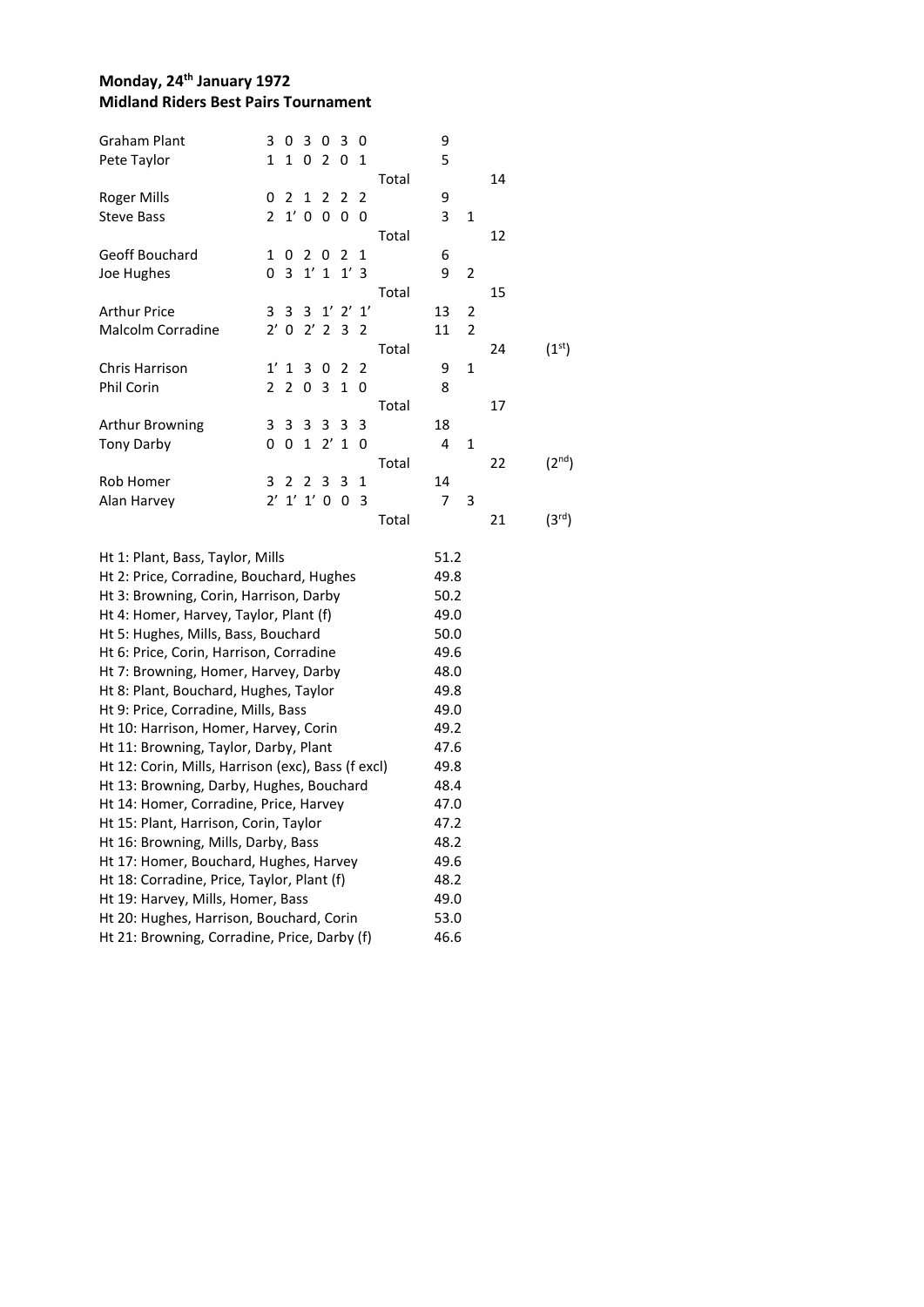## **Tuesday, 1 st February 1972 Leicester 28 Wolverhampton 27 Grass Stars 21 Sprite American Eagle 20 (Four Teams Trophy)**

| Leicester                                     |                |                |                |                |                |
|-----------------------------------------------|----------------|----------------|----------------|----------------|----------------|
| Geoff Bouchard                                | 1              | 1              |                | 2 <sub>1</sub> | 5              |
| <b>Steve Bass</b>                             |                |                | 1 1 0          | 0              | $\overline{2}$ |
| <b>Graham Plant</b>                           |                |                | 3 3 3 3        |                | 12             |
| Malcolm Corradine                             |                |                | 3 3 2 1        |                | 9              |
| Wolverhampton                                 |                |                |                |                |                |
| <b>Arthur Browning</b>                        |                |                | 3 3 2 3        |                | 11             |
| Alan Harvey                                   |                |                | 3 2 1 0        |                | 6              |
| Pete Taylor                                   |                | $1 \quad 1$    |                | $1\quad1$      | 4              |
| <b>Tony Darby</b>                             | $\Omega$       | 2              | 1              | 3              | 6              |
| J Gardner                                     |                |                |                |                |                |
| <b>Grass Stars</b>                            |                |                |                |                |                |
| Joe Hughes                                    |                | 2 2            | 2 <sub>2</sub> |                | 8              |
| Dave Drinkwater                               |                |                | $2 \t1 \t3$    | 0              | 6              |
| Mike Nicholson                                | 0              |                | $03$ 0         |                | 3              |
| John Knock                                    | $\overline{2}$ |                | 0 0 2          |                | 4              |
| <b>Sprite American Eagle</b>                  |                |                |                |                |                |
| Gordon Bowden                                 | 0              | 0              |                | 03             | 3              |
| <b>Terry Challenor</b>                        | $\mathbf{1}$   | $\overline{2}$ |                |                | 3              |
| Dave Smith                                    |                |                | 2 3 3 2        |                | 10             |
| <b>Richard West</b>                           |                | 1 <sub>2</sub> | 0              | $\mathbf{1}$   | 4              |
| <b>Richard Dutton</b>                         | 0              | 0              |                |                | 0              |
| Ht 1: Browning, Hughes, Bouchard, Bowden (ef) |                |                |                |                |                |
| Ht 2: Harvey, Drinkwater, Bass, Dutton        |                |                |                |                |                |
| Ht 3: Plant, Smith, Taylor, Nicholson         |                |                |                |                |                |
| Ht 4: Corradine, Knock, West, Darby           |                |                |                |                |                |
| Ht 5: Browning, West, Bass, Nicholson         |                |                |                |                |                |
| Ht 6: Smith Harvey Bouchard Knock             |                |                |                |                |                |

| Dave Siliitii                                                 | $\sim$<br>. J<br>ے د | τv |         |                |    |    |     |           |
|---------------------------------------------------------------|----------------------|----|---------|----------------|----|----|-----|-----------|
| <b>Richard West</b>                                           | 1 2 0 1              | 4  |         |                |    |    |     |           |
| <b>Richard Dutton</b>                                         | 0 <sub>0</sub>       | 0  |         |                |    |    |     |           |
|                                                               |                      |    |         | L              | W  | GS | SAE |           |
| Ht 1: Browning, Hughes, Bouchard, Bowden (ef)                 |                      |    | 48.2    | 1              | 3  | 2  | 0   |           |
| Ht 2: Harvey, Drinkwater, Bass, Dutton                        |                      |    | 50.0    | $\overline{2}$ | 6  | 4  | 0   |           |
| Ht 3: Plant, Smith, Taylor, Nicholson                         |                      |    | 46.0    | 5              | 7  | 4  | 2   |           |
| Ht 4: Corradine, Knock, West, Darby                           |                      |    | 47.8    | 8              | 7  | 6  | 3   |           |
| Ht 5: Browning, West, Bass, Nicholson                         |                      |    | 48.0    | 9              | 10 | 6  | 5   |           |
| Ht 6: Smith, Harvey, Bouchard, Knock                          |                      |    | 47.4    | 10             | 12 | 6  | 8   |           |
| Ht 7: Corradine, Hughes, Taylor, Dutton                       |                      |    | 46.8    | 13             | 13 | 8  | 8   |           |
| Ht 8: Plant, Darby, Drinkwater, Bowden (ef)                   |                      |    | 45.8    | 16             | 15 | 9  | 8   |           |
| Ht 9: Plant, Browning, Challenor, Knock                       |                      |    | $44.4*$ | 19             | 17 | 9  | 9   | (*record) |
| Ht 10: Nicholson, Corradine, Harvey, Bowden                   |                      |    | 47.2    | 21             | 18 | 12 | 9   |           |
| Ht 11: Drinkwater, Bouchard, Taylor, West                     |                      |    | 47.0    | 23             | 19 | 15 | 9   |           |
| Ht 12: Smith, Hughes, Darby, Bass                             |                      |    | 45.8    | 23             | 20 | 17 | 12  |           |
| Ht 13: Browning, Smith, Corradine, Drinkwater                 |                      |    | 45.6    | 24             | 23 | 17 | 14  |           |
| Ht 14: Plant, Hughes, West, Harvey (f)                        |                      |    | 45.4    | 27             | 23 | 19 | 15  |           |
| Ht 15: Bowden, Knock, Taylor, Bass                            |                      |    | 46.4    | 27             | 24 | 21 | 18  |           |
| Ht 16: Darby, Challenor, Bouchard (f rmtd), Nicholson (f (rm) |                      |    | 47.0    | 28             | 27 | 21 | 20  |           |
|                                                               |                      |    |         |                |    |    |     |           |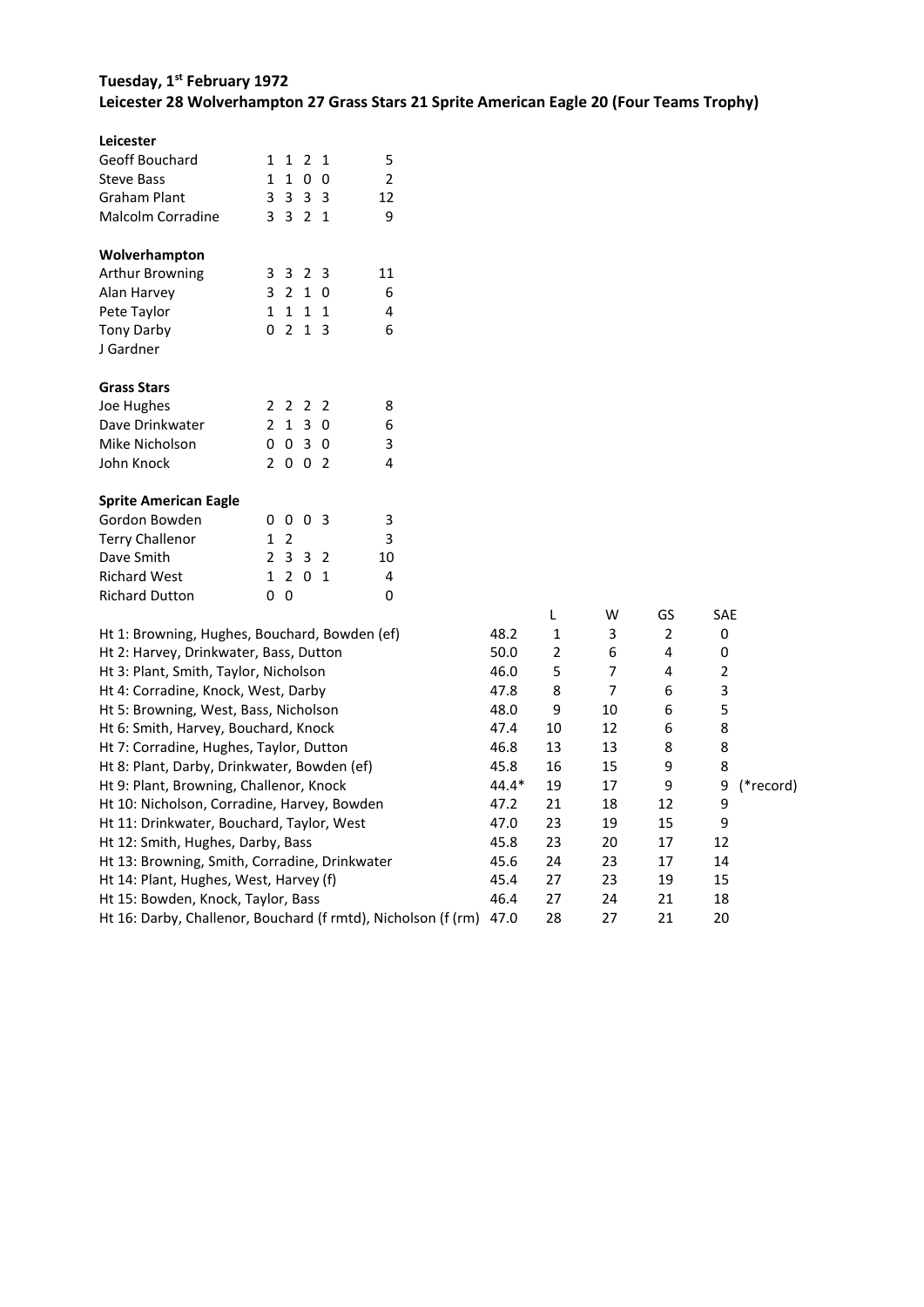## **Monday, 7 th February 1972 Leicester Hunters 42 Wolverhampton Wasps 36**

| Leicester                                       |                |                |                |              |                |              |       |                |                |    |    |           |
|-------------------------------------------------|----------------|----------------|----------------|--------------|----------------|--------------|-------|----------------|----------------|----|----|-----------|
| <b>Graham Plant</b>                             | 3              | $\mathbf{1}$   | $\mathbf{0}$   | 0            | 4              |              |       |                |                |    |    |           |
| <b>Roger Mills</b>                              | 0              | 3              | $1'$ 1         |              | 5              | $\mathbf{1}$ |       |                |                |    |    |           |
| Malcolm Corradine                               | 3              | 2              | $\overline{3}$ | 0            | 8              |              |       |                |                |    |    |           |
| Geoff Bouchard                                  | $\mathbf{2}$   | 1              | $\mathbf{1}$   | 1            | 5              |              |       |                |                |    |    |           |
| Dave Smith                                      | 0              | 3              | 3              | - 3          | 9              |              |       |                |                |    |    |           |
| Pete Taylor                                     | 3              | $\mathbf{1}$   | 1'             |              | 5              | 1            |       |                |                |    |    |           |
| Mike Nicholson                                  |                | $2'$ 2 $2'$    |                |              | 6              | 2            |       |                |                |    |    |           |
| Wolverhampton                                   |                |                |                |              |                |              |       |                |                |    |    |           |
| John Knock                                      |                | $1'$ 2 0       |                | 1'           | 4              | 2            |       |                |                |    |    |           |
| Alan Harvey                                     | $2^{\circ}$    | 0              | 3              | 1            | 6              |              |       |                |                |    |    |           |
| Arthur Browning                                 | $\overline{2}$ | 0              | 2              | $2^{\prime}$ | 6              | 1            |       |                |                |    |    |           |
| <b>Arthur Price</b>                             | $\mathbf{1}$   | 3              | $\overline{3}$ | 2            | 9              |              |       |                |                |    |    |           |
| Chris Harrison                                  | 3              |                | $0 \t2' \t3$   |              | 8              | $\mathbf{1}$ |       |                |                |    |    |           |
| <b>Richard West</b>                             | 0              | 2 <sub>0</sub> |                |              | $\overline{2}$ |              |       |                |                |    |    |           |
| Phil Corin                                      | $\mathbf{1}$   | 0 <sub>0</sub> |                |              | 1              |              |       |                |                |    |    |           |
| Ht 1: Plant, Harvey, Knock, Mills               |                |                |                |              |                |              | 45.0  | 3              | 3              | 3  | 3  |           |
| Ht 2: Taylor, Nicholson, Corin, West            |                |                |                |              |                |              | 48.0  | 5              | 1              | 8  | 4  |           |
| Ht 3: Harrison, Bouchard, Price, Smith (exc)    |                |                |                |              |                |              | 47.6  | 2              | 4              | 10 | 8  |           |
| Ht 4: Corradine, Browning, Taylor, Corin        |                |                |                |              |                |              | 47.2  | 4              | $\overline{2}$ | 14 | 10 |           |
| Ht 5: Smith, Knock, Bouchard, Harvey            |                |                |                |              |                |              | 44.6  | 4              | 2              | 18 | 12 |           |
| Ht 6: Mills, West, Plant, Browning (ef)         |                |                |                |              |                |              | 46.2  | 4              | $\overline{2}$ | 22 | 14 |           |
| Ht 7: Price, Corradine, Taylor, Harrison        |                |                |                |              |                |              | 46.4  | 3              | 3              | 25 | 17 |           |
| Ht 8: Harvey, Nicholson, Mills, Corin           |                |                |                |              |                |              | 45.6  | 3              | 3              | 28 | 20 |           |
| Ht 9: Smith, Browning, Bouchard, West           |                |                |                |              |                |              | 45.0  | $\overline{4}$ | $\overline{2}$ | 32 | 22 |           |
| Ht 10: Price, Harrison, Mills, Plant (f exc)    |                |                |                |              |                |              | 47.0  | 1              | 5              | 33 | 27 |           |
| Ht 11: Corradine, Nicholson, Harvey, Knock      |                |                |                |              |                |              | 46.0  | 5              | 1              | 38 | 28 |           |
| Ht 12: Harrison, Browning, Bouchard, Plant (ef) |                |                |                |              |                |              | 47.8  | 1              | 5              | 39 | 33 |           |
| Ht 13: Smith, Price, Knock, Corradine           |                |                |                |              |                |              | 44.2* | 3              | 3              | 42 | 36 | (*record) |